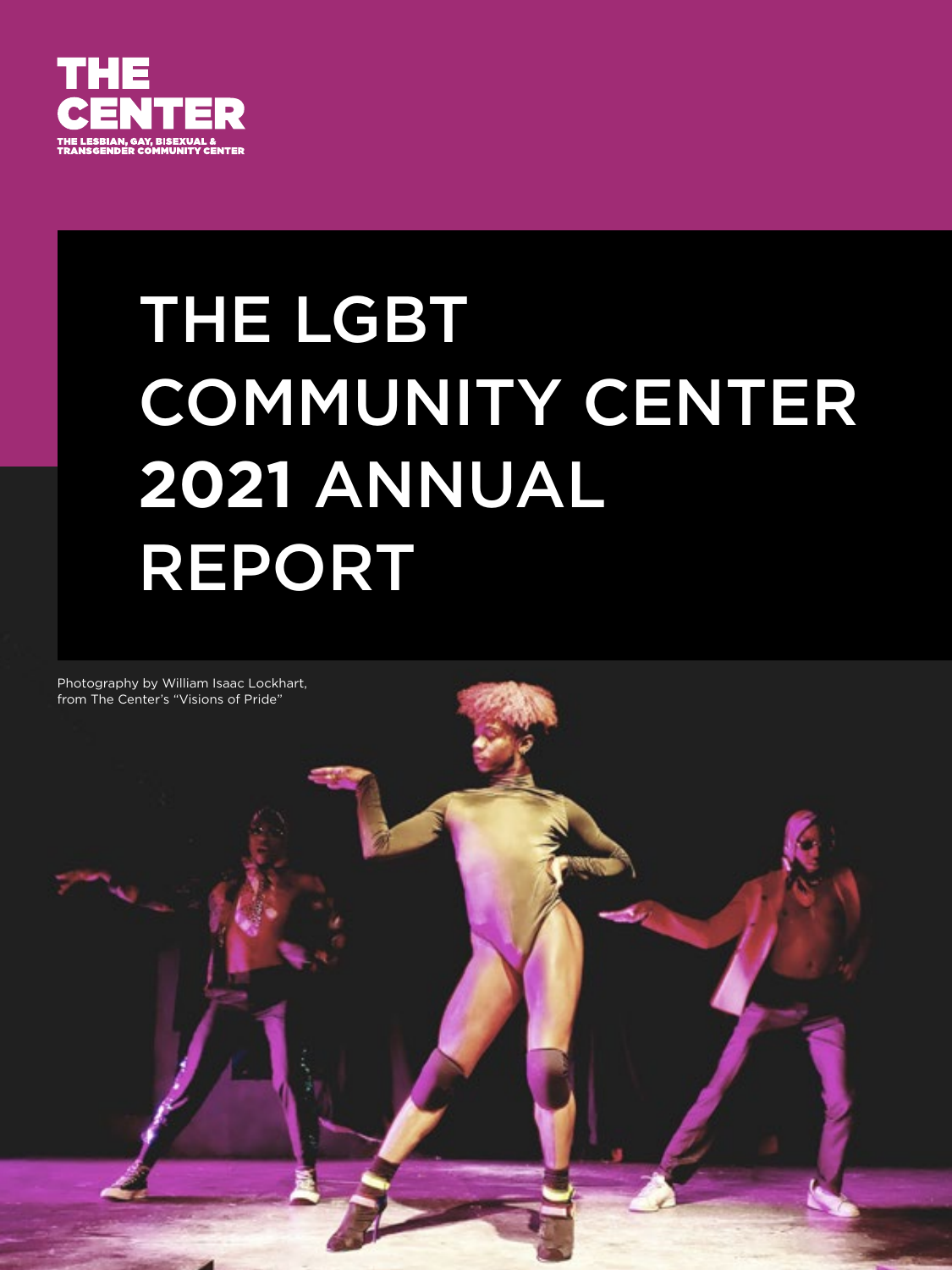# 2021 A RESILIENT RETURN

In 2021 facing continued uncertainty and increased need, The Center relied on the tenacity of its staff and the generosity of its donors to help us provide innovative, accessible, and reliable services to LGBTQ New Yorkers facing the challenges brought on by year two of the COVID-19 pandemic. Although several concerns needed to be addressed, The Center maintained its commitment to empowering community members to lead healthy, successful lives. We expanded our virtual and phone-based services by prioritizing connection—to COVID information and vaccines, recovery and mental health care, and art & enrichment programs.





Our building remained closed for the first half of 2021, with all services operating virtually due to the COVID-19 pandemic. But even amid uncertainty, we knew The Center would eventually reopen its doors. We didn't know when it would be safe to welcome folks back into the space; we just knew we needed to be ready. While much of our staff worked remotely, our operations team spent the winter taking meticulous care of our historic building and evolving our services to meet new needs.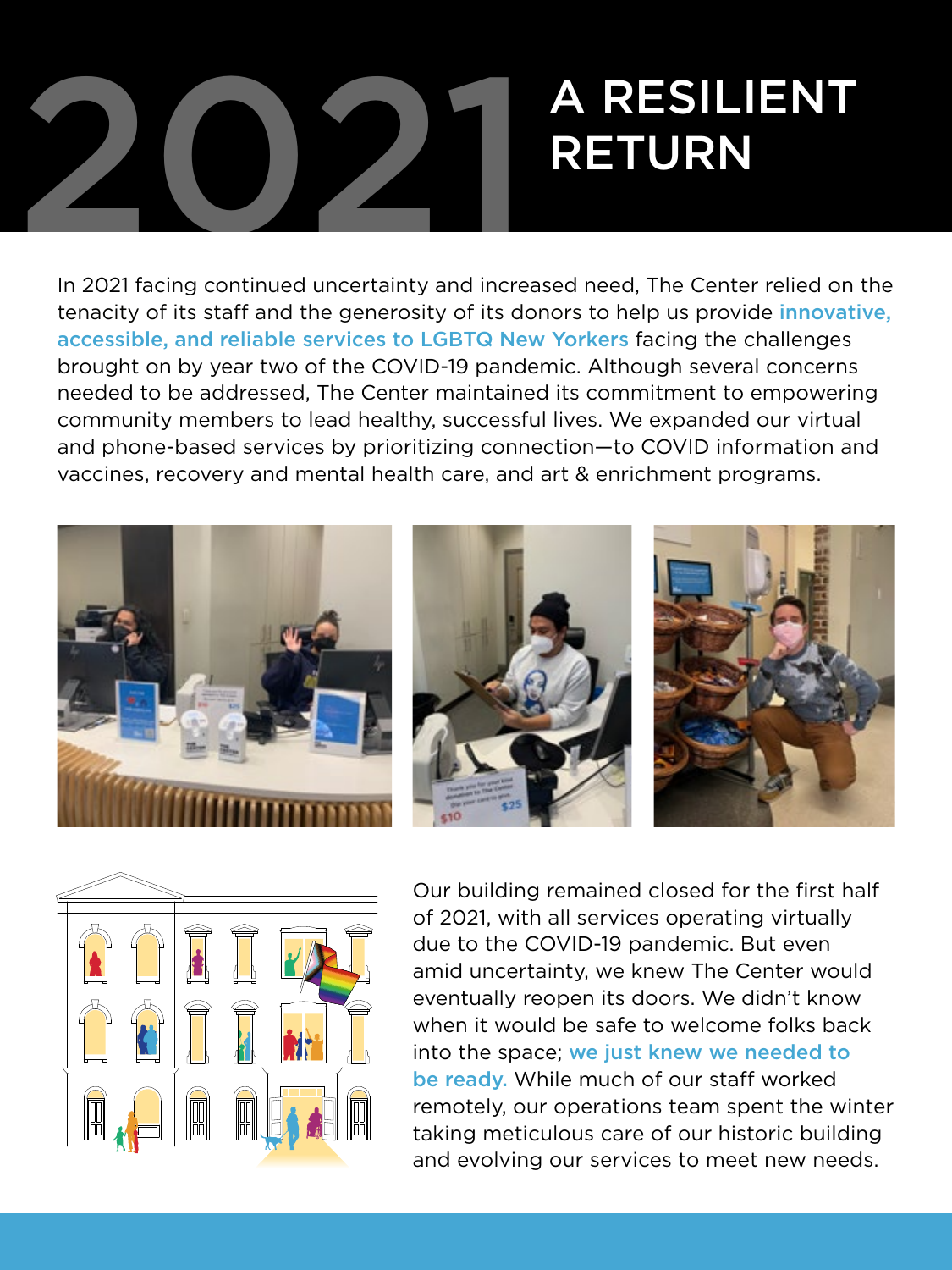### The Building Services Team, an intrepid group, takes care of our historic space.

During The Center's closure, their efforts were critical to ensuring that we could reopen our doors when the time came. They were often the only ones in the building—protecting The Center from severe damage, including bailing out floodwaters bucket by bucket and mitigating damage during some of the most brutal storms. The team ensured all parts of the building, the seen and the unseen, remained secured and in working order. Although there were no visitors in the building, this team took on approximately 6,000 extra hours of cleaning and sanitizing to comply with local COVID-19 protocols. Their impact extends to spaces outside our building, monitoring activity and maintaining cleanliness on our entire block.



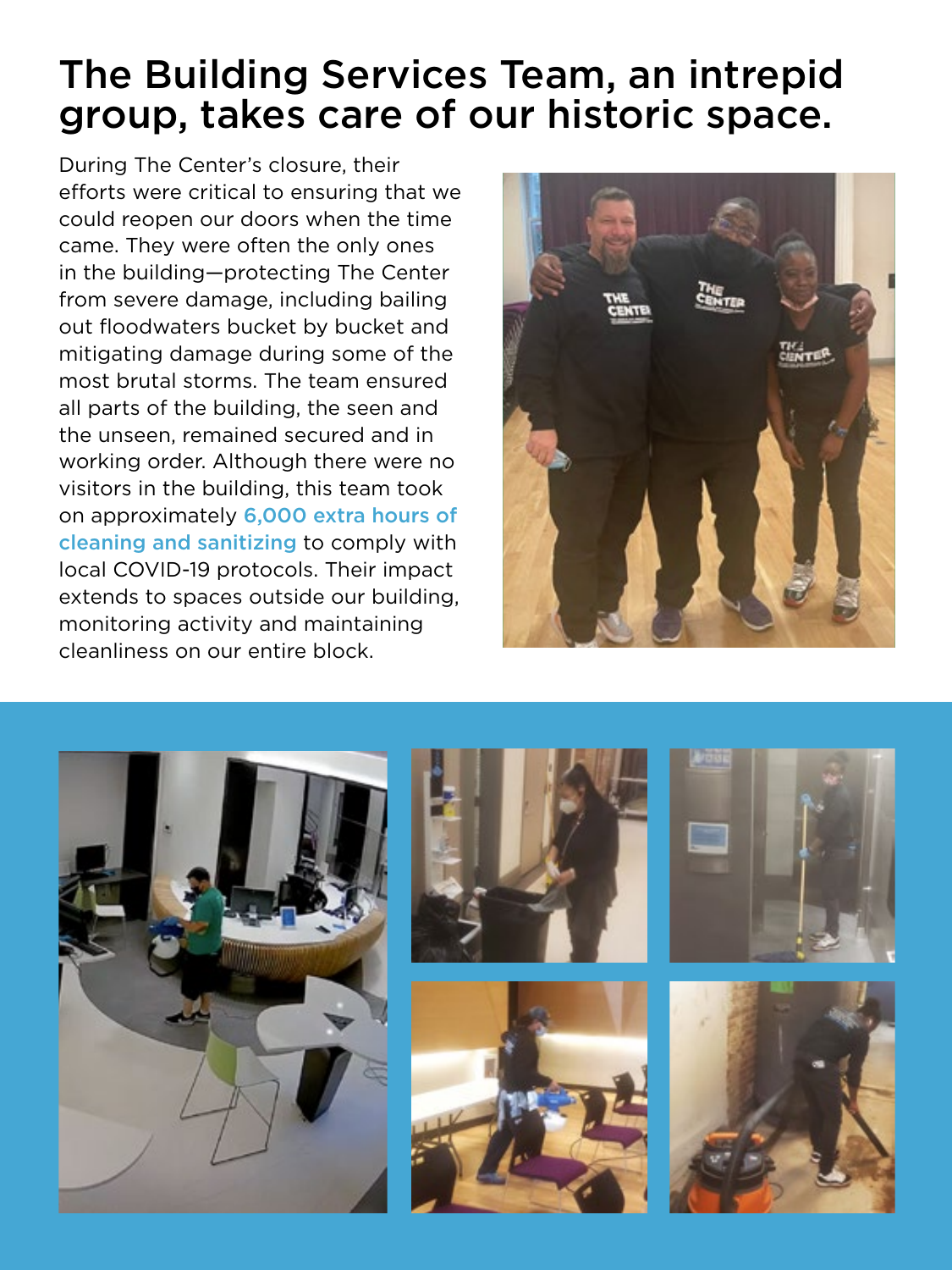While the Building Services team prepared the space for our return, the Information & Referral (I&R) team focused on keeping the community engaged and connected to needed resources. The I&R team is the first connection point for anyone who visits The Center. Pre-pandemic that meant engaging with 6,000 visitors each week. When COVID forced the building to close, programming went virtual, and those in-person visits turned to answering emails, being online for webchats, and answering the community's call via hundreds of phone conversations each week. The I&R team helped community members navigate The Center's virtual services and connected them to comprehensive services across and beyond New York City. In the months leading up to our reopening, they fielded more than 3,000 virtual requests for support from community members.



As spring gave way to summer, we welcomed the community back into the building, slowly and safely resuming in-person programs and services in July. The city had changed, the pandemic had harmed our community, but thanks to our teams who had been steadfast, we were able to make a resilient return. We were ready to take on a wave of new challenges and bring our community into a safe, welcoming environment.

The city had changed, the pandemic had harmed our community, but thanks to our teams who had been steadfast, we were able to make a resilient return.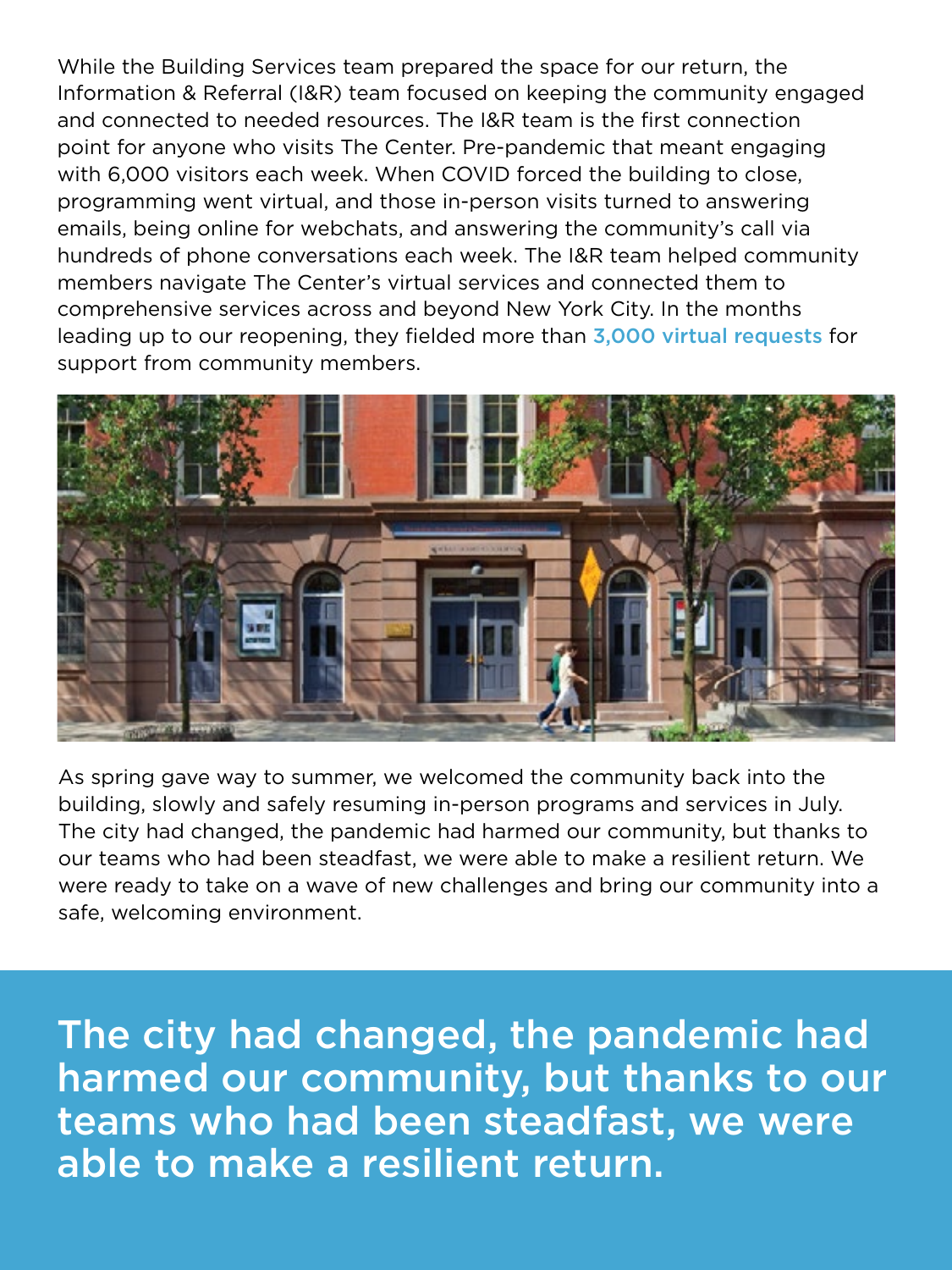Information & Referral team members remained the first point of contact for a diverse cross-section of our community: parents whose children came out during lockdown; people on the edge of sobriety urgently seeking in-person substance use counseling and 12-step meetings; folks navigating housing instability, intimate partner violence, or other challenges exacerbated by forced quarantine and isolation; and more. The team held space for the complicated emotions that many folks brought with them upon stepping back into The Center for the first time in a year and a half.



I&R ensured all guests followed our COVID protocols to keep everyone safe and personally guided them through our new hybrid format of combined inperson and virtual services.

Similarly, Building Services made it possible for our community to interact safely within our walls. Their careful management of our event spaces ensured that everything from film screenings such as NewFest, to community-run 12-step meetings, to activist gatherings and events such as the Peter Staley book reading retained their vibrancy despite necessary social distancing. Building Services' rigorous implementation of our COVID protocols intensified to accommodate the influx of people into the building.



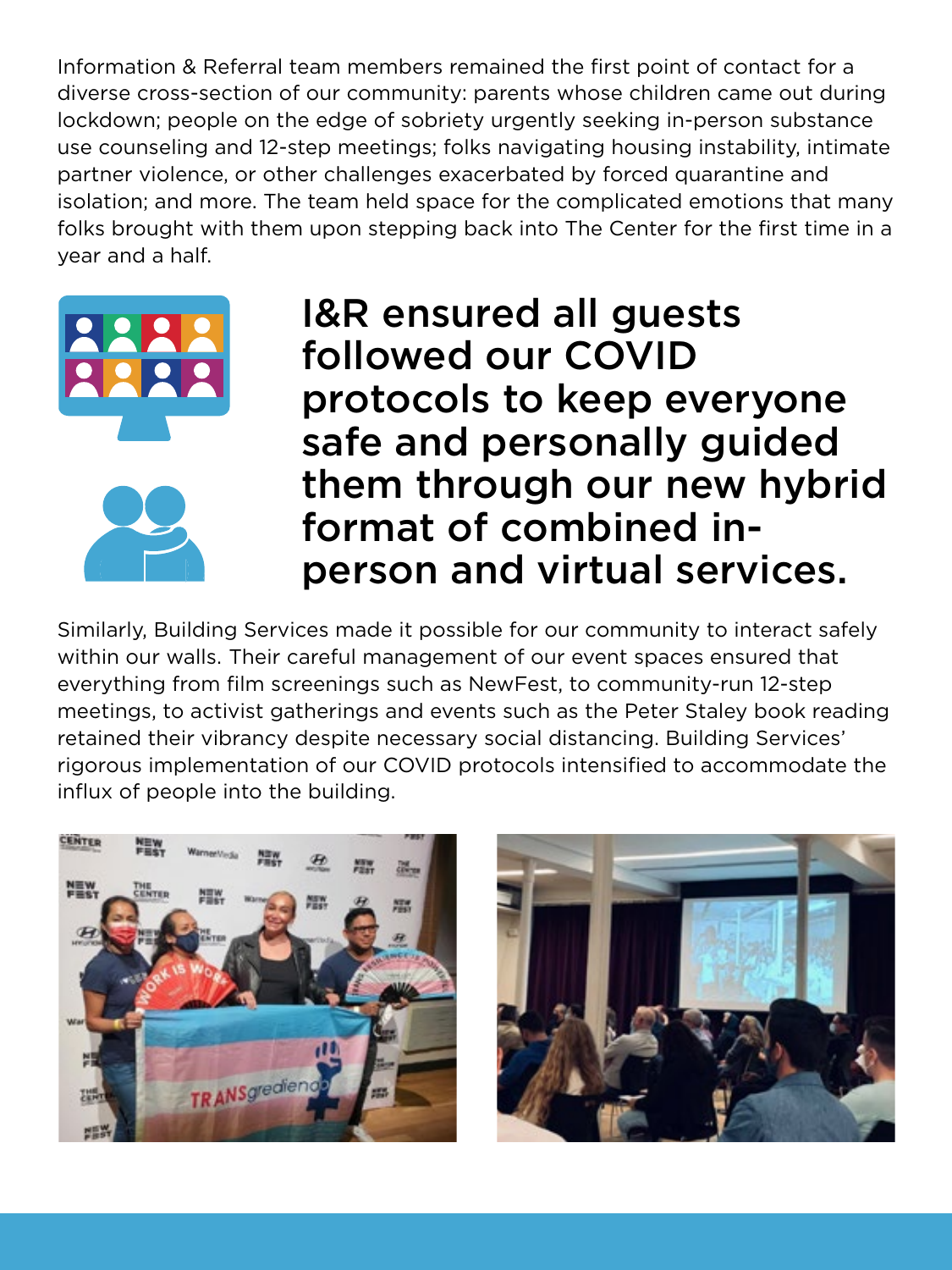### By the end of 2021...

it was clear that more change was on our horizon. The emergence of COVID-19 variants forced us to adapt as we showed up to meet the community's evolving needs and navigate the circumstances of a changing city. As we engaged hundreds of supporters in our fight to end AIDS via The 275 Challenge and as we celebrated the women who make our community great during Women's Event, our first in-person fundraising gala since the start of the pandemic, teams like Building Services and Information & Referral were an example of the effort and care required to support the thousands of LGBTQ people who rely on us. With the dedication of our staff, strength of our community, and generosity of our donors The Center remains ready and able to serve LGBTQ New Yorkers every day.



With the dedication of our staff, strength of our community, and generosity of our donors The Center remains ready and able to serve LGBTQ New Yorkers every day.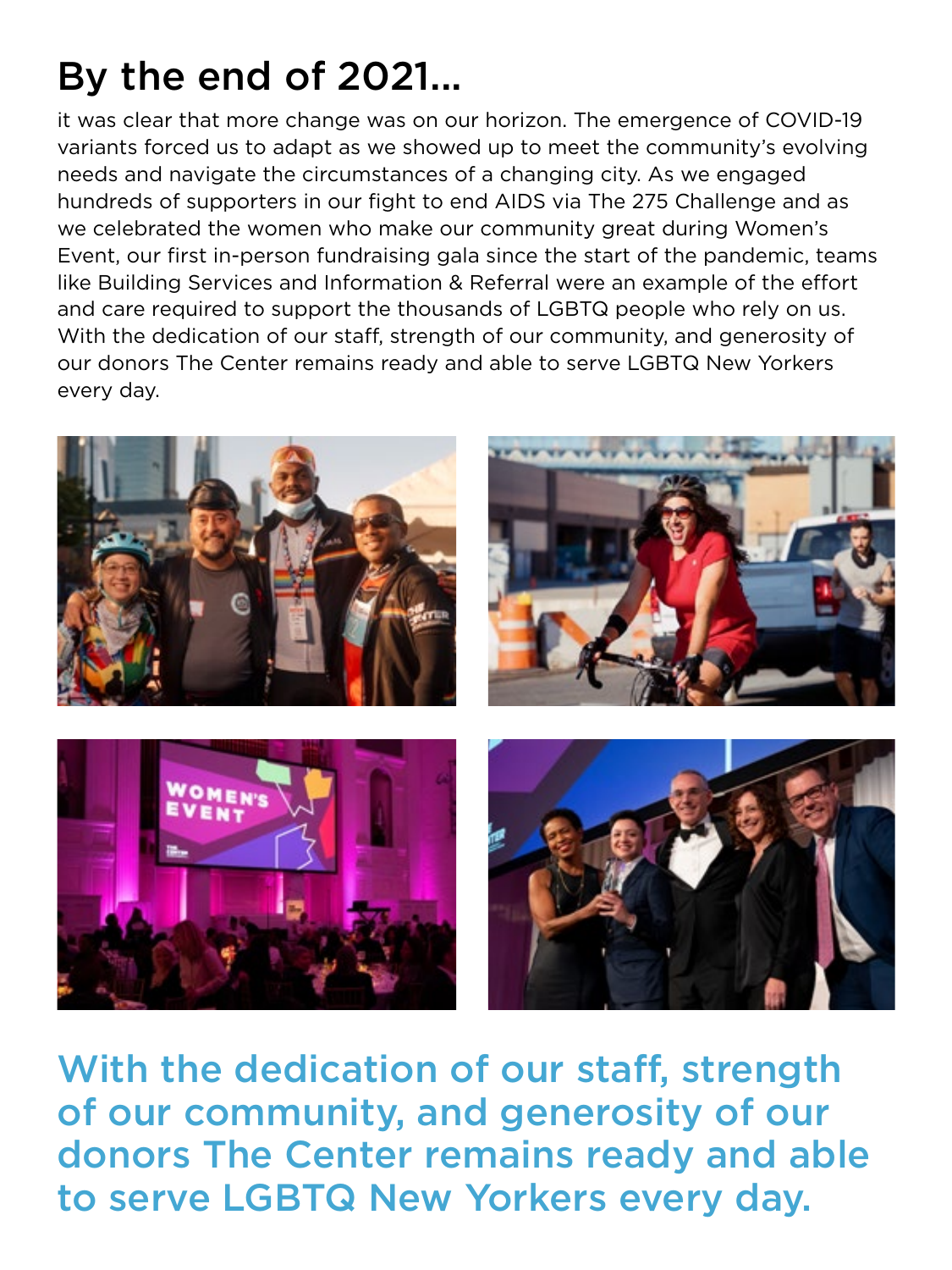# 2021 CELEBRATING<br>OF RISEOUT FIVE YEARS OF RISEOUT

In 2018 The Center launched RiseOut, its statewide advocacy initiative, to advance a shared vision of justice and equity for the future of the LGBTQ community in New York State.

Alongside a broad coalition of partners RiseOut advocates for and amplifies the voices of LGBTQ New Yorkers and centers the needs of those most impacted by oppression and discrimination, particularly Black Americans, Indigenous people, people of color including latine and Asian Americans and Pacific Islanders, as well as Transgender, gender nonconforming, and nonbinary people. RiseOut works to dismantle barriers to social justice, economic opportunity, affirming healthcare, and more.

### Noteworthy Accomplishments



Passing more than 10 bills that secure equal rights and protections for LGBTQ New Yorkers, including the Gender Expression Non-Discrimination Act (GENDA), banning the use of conversion therapy on minors, and ending the use of the gay/trans "panic" defense in court, which were signed into law at The Center.



Galvanizing 55 LGBTQ and allied organizations across New York State to advocate for affirming, progressive laws and policies.



Launching the [RiseOut Activist-in-Residence Fellowship Program](http://gaycenter.org/fellowship) to support emerging activists and their bold, cutting-edge ideas for advancing LGBTQ equity and opportunity.



Creating the [RiseOut Advocacy Council](https://gaycenter.org/advocacy/council/), a cohort of diverse thought leaders who amplify the reach of our efforts and advise on emerging advocacy strategies, trends, and challenges.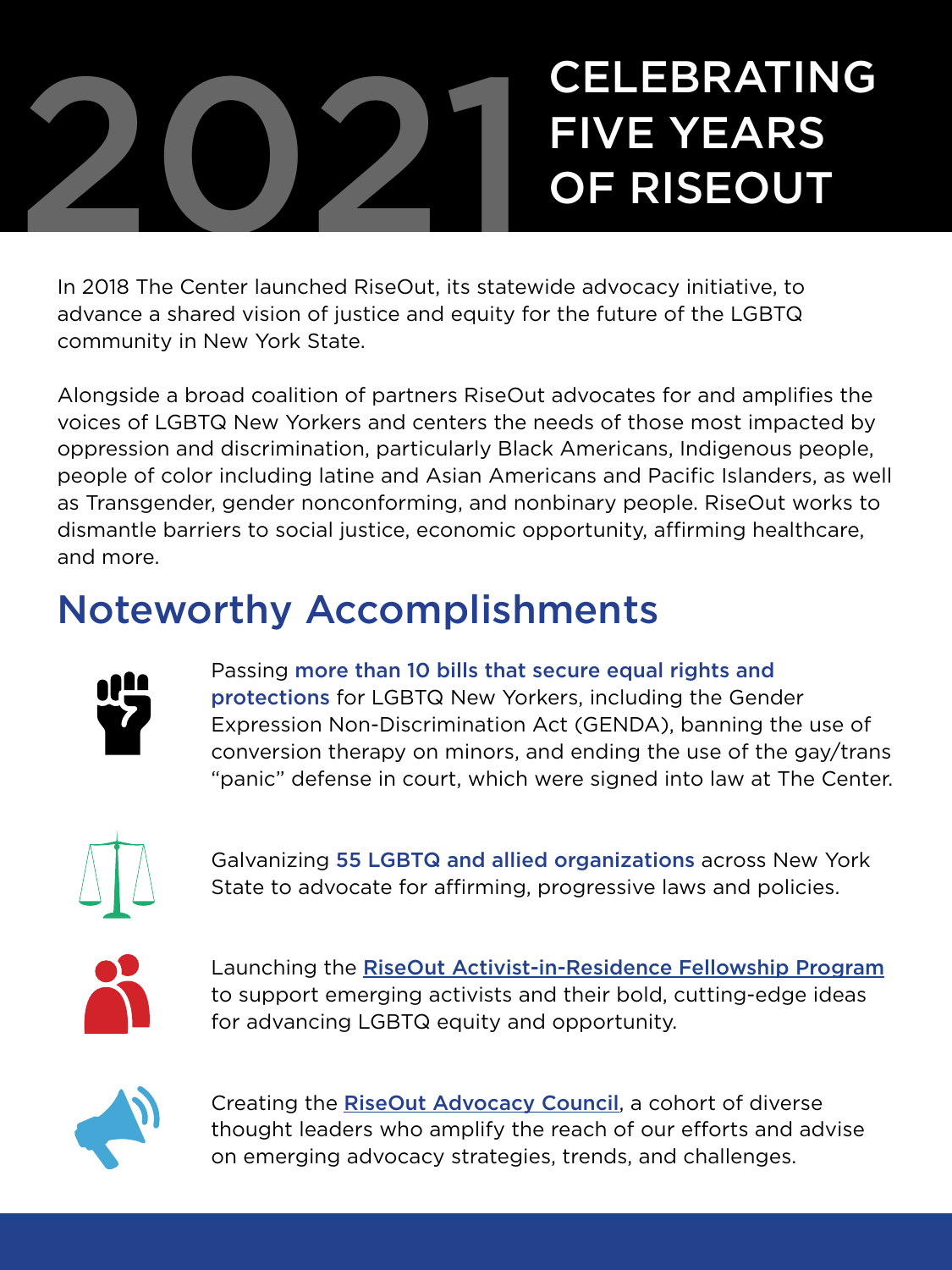As we closed 2021 with a new governor and New York City mayor, maintaining the momentum that's been built over the past 5 years is vital to ensure that the needs of the LGBTQ community are still a priority in our state.

RiseOut will continue to build and cultivate a network of community activists and organizational leaders to generate activities, ideas, and strategies that protect and proactively advance LGBTQ rights, serving as an an information and resource hub for statewide LGBTQ advocacy, and establishing a unified statewide legislative agenda to ensure that LGBTQ policies are represented at the state level. The initiative will also work to bolster local mobilizing and organizing efforts to push for strong policy outcomes, while also developing new pathways for community leadership and impact. We invite you to join us in this critical work. Sign up at [gaycenter.org/advocacy/volunteer](http://gaycenter.org/advocacy/volunteer) to stay up-to-date on our progress and be alerted when you can take action.

RiseOut galvanized 55 LGBTQ and allied organizations across New York State to advocate for affirming, progressive laws and policies.

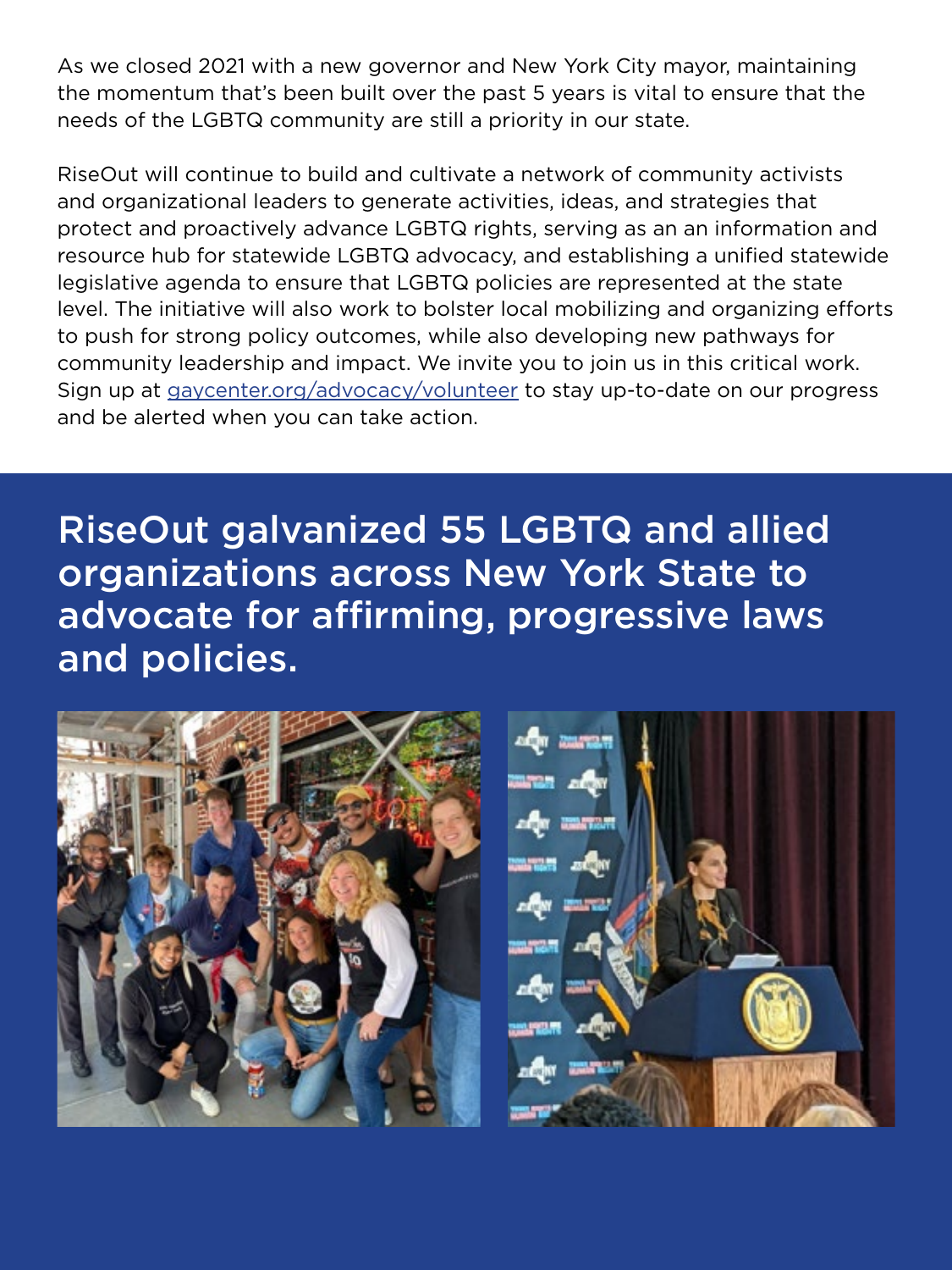## 2021 COMMITTING<br>EQUITY TO RACE **EQUITY**

The Center was born of community activism in response to the AIDS epidemic, ensuring a place for LGBTQ people to access information, care, and support that they were not receiving elsewhere. We opened in 1983 to help people who had doors constantly closed in their faces, ostracized by family, friends, and shunned by the general society. Since that time, we have continually provided a wide array of services and programs to serve our community, with an intentional focus on providing support to those who are most marginalized.



In a space that serves a multitude of identities, we recognize that there are many oppressed identities who experience similar inequities, ones that warrant comparable efforts to examine, review, and respond to. However, race and racism—institutional and structural—is a necessary, primary lens by which other inequities and disparities should be examined and addressed. We are committed to using an explicit race equity lens in our decision making processes around our programs and services, and are in the early stages of a transformational journey to make The Center truly equitable and inclusive. Ultimately, this work is inherent to the ongoing fulfillment of our mission.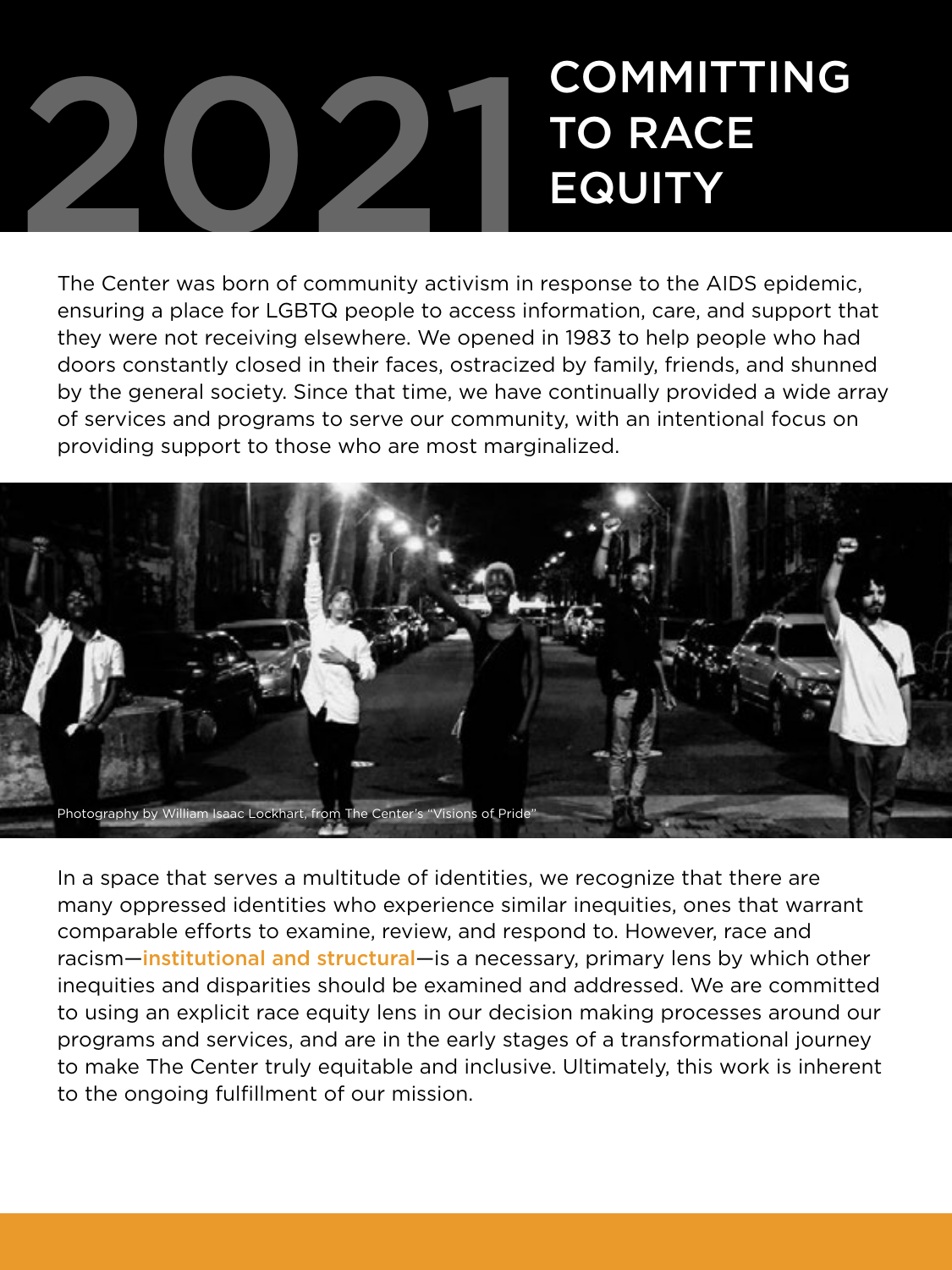### Our initial steps (2019-2021)

### Beginning to Deconstruct

We established partnerships with [Change Elemental](http://changeelemental.org/) and [Movement Tapestries,](https://movementtapestries.com/) and formed the Racial Equity Steering Committee (RESC), to lead an organizational assessment through interviews, focus groups, and surveys. Based on these findings, we are now partnering with various disciplinary experts to guide each strand of work.

### Moving Forward

We have a shared, baseline understanding of the individual, interpersonal, institutional, and structural/systemic dimensions of equity at The Center, as a result of the organizational assessment completed in November 2020. We also have identified 7 pathways forward as well as strategies for implementing those pathways, as a result of this baseline assessment.

### Understanding What it Takes

We have increased capacity and alignment around equity in our leadership structures, as a result of coaching sessions, trainings, and alignment sessions for members of the Senior Leadership Team and the RESC; the formation of a Board Racial Equity Working Group; and training sessions for the full Board.

### Implementing Ongoing Learning

We increased support and equity knowledge across all staff, as a result of implementing racial equity caucus groups, which have met monthly since June 2020.

### Structural Changes

We have made a few additional structural changes, including the formation of four inter-disciplinary implementation teams delineated to advance key strands of work within our organization transformation process (Identity, Communications, Education, and Reflection). We also created two equity-focused staff roles at the leadership level: Chief People & Equity Officer and Senior Director of Equity & Learning.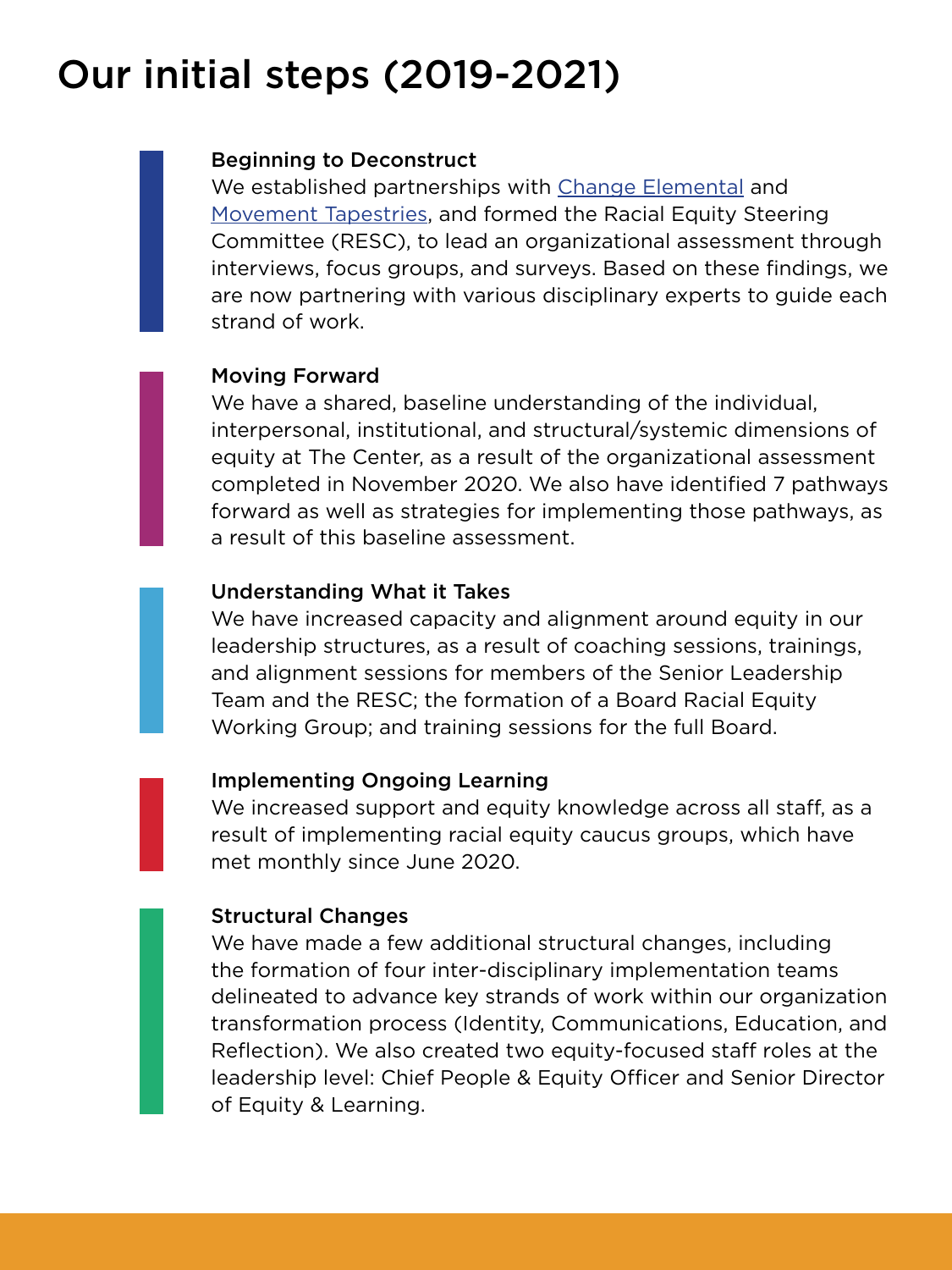### Our next steps in racial equity work

In 2022, key areas of work will include continued efforts to (re) build trust internally and externally, including **acknowledging** and making amends for recent and historical organizational mis-steps. We will be working to clarify our organizational identity, including defining the organizational values that drive our work, and updating our vision and mission to reflect our commitment to race equity. Internally, we will be looking at our processes for supporting and developing staff, through performance management, growth pathways, and other support structures. We will enhance training and education efforts around race equity, including at all staff, leadership, and board levels. Finally, we will establish structures to assess the impact of our race equity work, and increase collaboration with and **accountability** to community members around this work.



We still have a significant amount of work ahead, and will be communicating publicly about our next steps. Visit [gaycenter.org/about/#racial-equity](http://gaycenter.org/about/#racial-equity) for ongoing updates.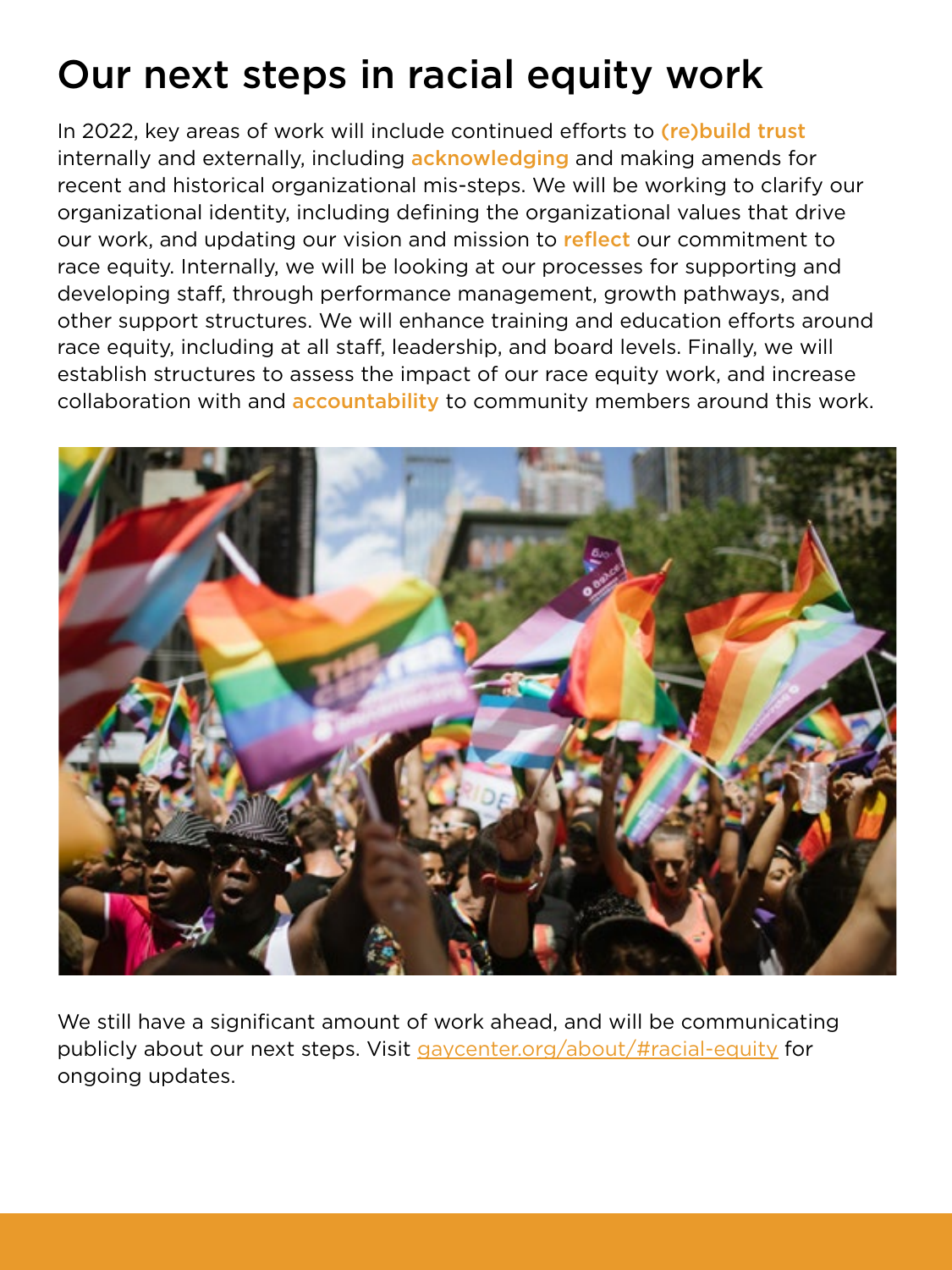### Financials

| <b>Program Services</b>         | \$9,956,484  | 74.8% |
|---------------------------------|--------------|-------|
| <b>Management &amp; General</b> | \$1,131,881  | 8.5%  |
| <b>Fundraising</b>              | \$2,225,694  | 16.7% |
| <b>Total Expenses</b>           | \$13,314,059 |       |

Statements of Financial Position as of June 30, 2021 and 2020

| Assets                                                                                    | 2021         | 2020         |
|-------------------------------------------------------------------------------------------|--------------|--------------|
| Cash and cash equivalents                                                                 | 7,466,464    | 3,431,441    |
| Investments                                                                               | 5,414,533    | 4,518,105    |
| Government grants receivable, net                                                         | 2,667,560    | 2,131,816    |
| Unconditional promises to give, net                                                       | 2,045,936    | 1,361,320    |
| Other receivables, net                                                                    | 197,189      | 29,222       |
| Prepaid expenses and other assets                                                         | 563,245      | 528,361      |
| Property, plant and equipment, net                                                        | 15,286,278   | 16,140,088   |
| Beneficial Interest in Charitable Remainder Trust                                         | 1,153,727    | 1,029,404    |
| <b>Liabilities and Net Assets</b>                                                         | \$34,794,932 | \$29,169,757 |
|                                                                                           |              |              |
| Accounts payable and accrued expenses                                                     | 1,234,384    | 941,819      |
| Mortgage payable                                                                          | 1,789,201    | 1,868,725    |
| Other liabilities                                                                         | 285,128      | 170,076      |
| PPP Loan                                                                                  | 1,596,969    | 1,596,969    |
| <b>Total Liabilities</b>                                                                  | \$4,905,682  | \$4,577,589  |
| <b>Net Assets</b>                                                                         | 29,889,250   | 23,080,688   |
|                                                                                           | \$34,794,932 | \$29,169,757 |
| Statement of Activities and changes in net assets for years ending June 30, 2021 and 2020 |              |              |
| <b>Revenue and Support</b>                                                                | 2021         | 2020         |
| Government grants                                                                         | 4,810,827    | 4,432,705    |
| Contributions                                                                             | 5,115,401    | 5,367,673    |
| Special events                                                                            | 1,588,411    | 3,285,569    |
| Legacies and bequests                                                                     | 397,460      | 2,597,876    |
| Other revenue                                                                             | 1,448,521    | 1,619,872    |
| <b>Total Revenue and Support</b>                                                          | \$13,360,620 | \$17,303,695 |
| <b>Nonoperating Activities</b>                                                            |              |              |
| PPP Loan Forgiveness                                                                      | 1,596,969    |              |
| Other Income (One Time Unrestricted Gift)                                                 | 3,653,552    |              |
| <b>Total Nonoperating Activites</b>                                                       | \$5,250,521  |              |
| <b>Expenses</b>                                                                           |              |              |
| Program Services                                                                          | 9,956,484    | \$12,110,777 |
| Management and general                                                                    | 1,131,881    | 2,160,023    |
| Fundraising                                                                               | 2,225,694    | 2,398,168    |
| <b>Total Expenses</b>                                                                     | 13,314,059   | 16,668,968   |
| Change in Net Assets                                                                      | \$5,297,082  | \$634,727    |
| Net Assets, beginning of year                                                             | \$24,592,168 | \$23,957,441 |
| Net Assets, end of year                                                                   | \$29,889,250 | \$24,592,168 |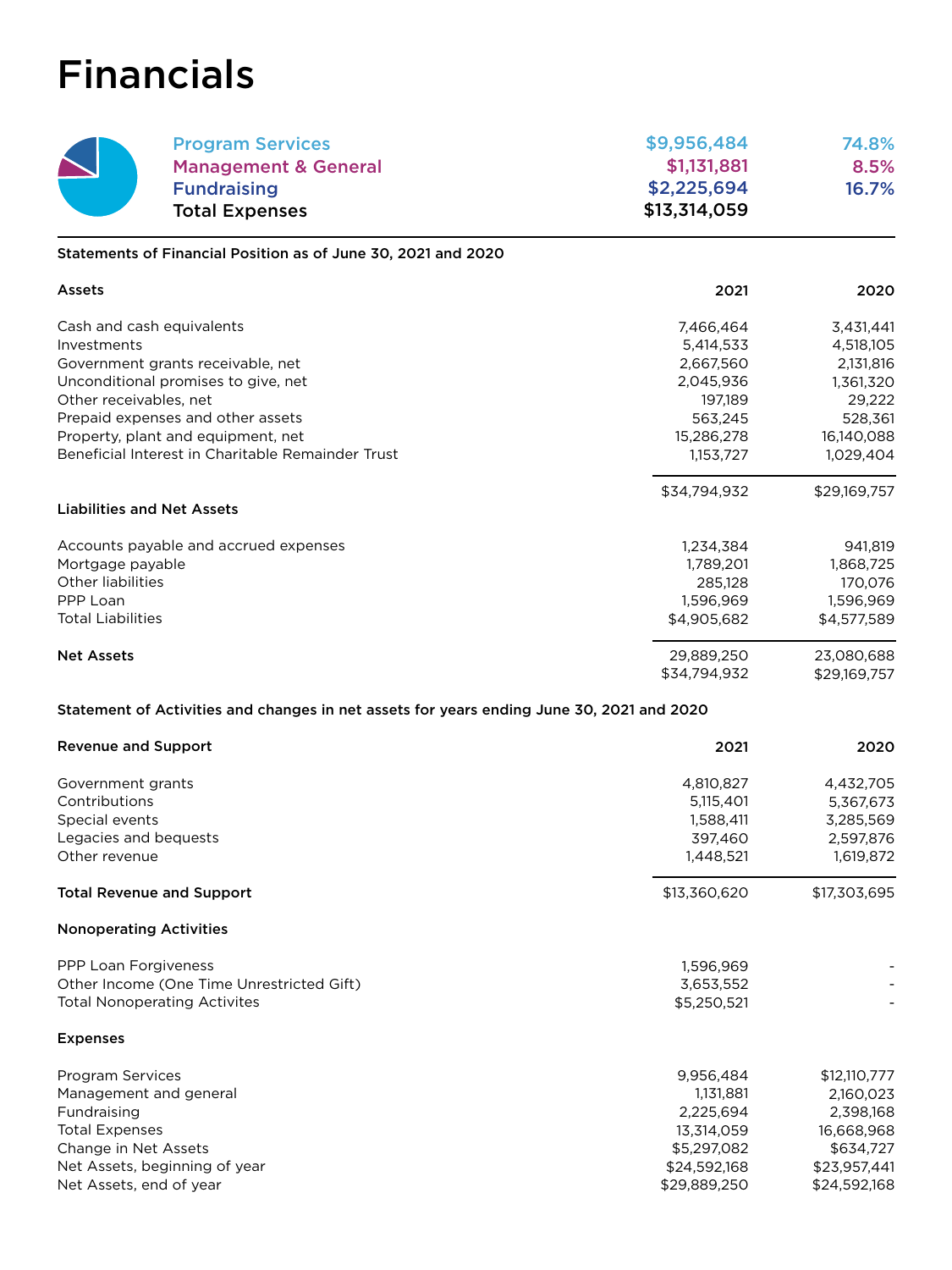### Donors

#### Major Donors

The Center gratefully acknowledges the generosity of our Leadership Society members, a dedicated group of philanthropists whose important investment through gifts of \$1,500 or more provide the foundation for The Center's vital programs and services, and make our life-saving and life-changing programs possible. Please visit [gaycenter.org/leaders](http://gaycenter.org/leaders) to learn more.

#### Powsner Cooperberg Legacy Society (PCLS)

The Center gratefully recognizes our PCLS members whose inclusion of The Center in their estate plans ensures The Center's long-term future. Please visit [gaycenter.org/legacy](http://gaycenter.org/legacy) for the current roster of Legacy Society members. We also extend our gratitude to the following estates which actualized their beneficiary gifts to The Center this fiscal year.

Allen Greenstein Revocable Trust Estate of Vicki Lynn Gruber Estate of Josef P. McAvoy Estate of Robert T. Russell

Estate of John Pope Parker Hart Switzer Estate of Henry P. van Ameringen Herbert I. Cohen Revocable Trust

#### Corporate Supporters

We are grateful to the corporations and organizations that support The Center's mission and services. Please visit [gaycenter.org/corporate-partnerships](http://gaycenter.org/corporate-partnerships) for the current list of our Annual Corporate Partners.

### Foundation Supporters

We are proud to recognize the following foundations that supported The Center's diverse range of programs and services with grants of \$5,000 or above.

The Andy Warhol Foundation for the Visual Arts Bank of America Charitable Foundation Blackstone Charitable Foundation Booth Ferris Foundation Broadway Cares/Equity Fights AIDS Calamus Foundation Charles Hayden Foundation Cigna Foundation David Bohnett Foundation Frances L. & Edwin L. Cummings Memorial Fund Google.org Hearst Foundations Herman Liebmann Foundation Henry van Ameringen Foundation Hyde and Watson Foundation JPMorgan Chase & Co. Joseph LeRoy and Ann C. Warner Fund Keith Haring Foundation Kirkland & Ellis Foundation Kors Le Pere Foundation

Leonard-Litz Foundation M•A•C AIDS Fund MAXIMUS Foundation The New York Community Trust The New York Community Trust's CFDA-Vogue Initiative/New York City AIDS Fund Nike Community Impact Fund NoVo Foundation Palette Fund Redlich Horwitz Foundation Rocking Moon Foundation Runnymeade Foundation S&P Global Foundation Stonewall Community Foundation Ted Snowdon Foundation ViiV Healthcare van Ameringen Foundation Venable Foundation Wells Fargo William T. Grant Foundation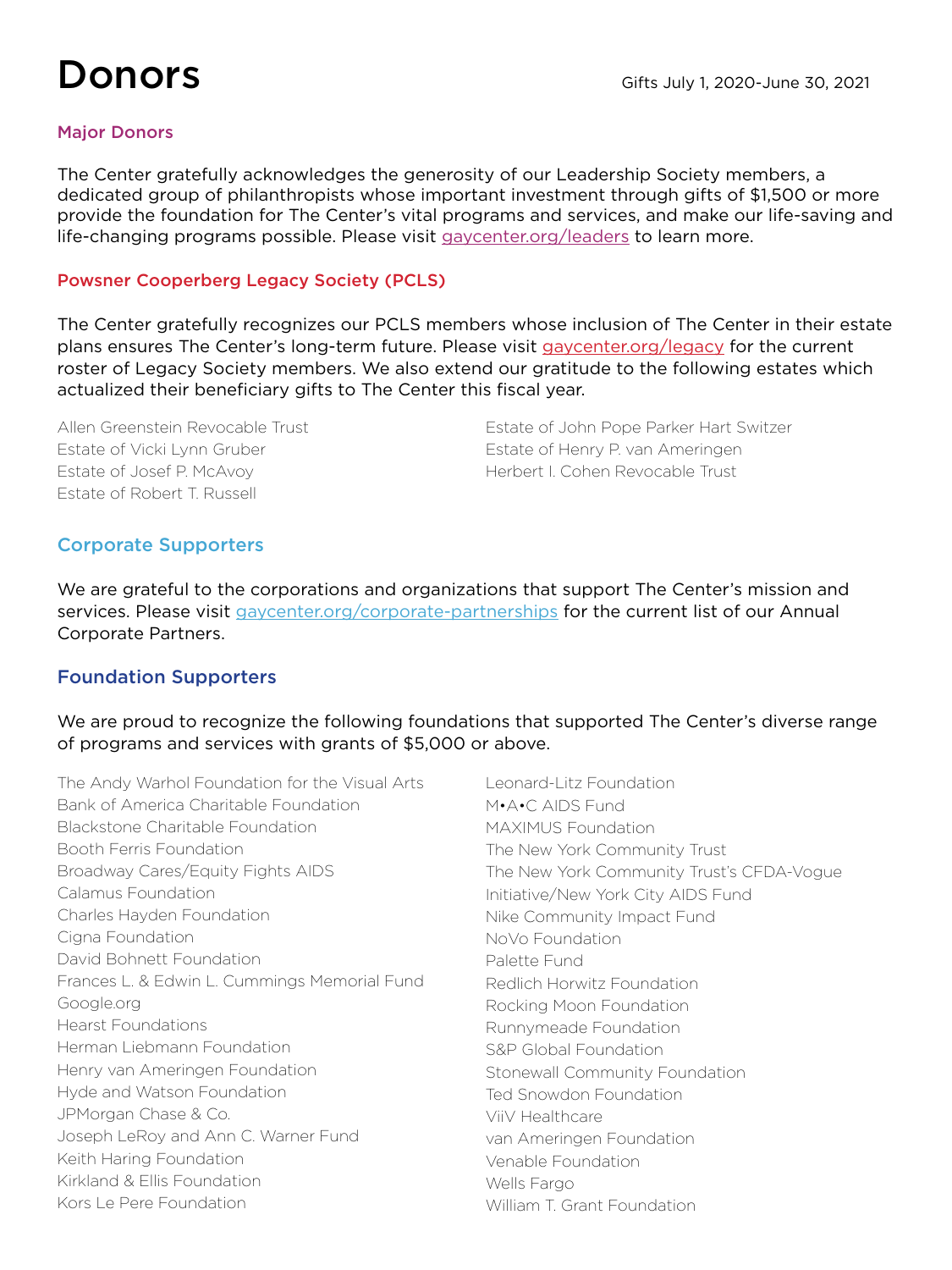### Board Members

The Center's Board of Directors is responsible for oversight of the organization's operations and guiding The Center's long-term vision and planning. The Board also focuses on the continued financial stability of the organization and participates significantly in fundraising efforts.

#### President

Rahul Tripathi

#### Board Co-Chairs

Brad Jakeman Claire M Shanley

#### **Treasurer**

Jill Schlesinger

#### At-Large Members of the Executive **Committee**

Lisa A. Linsky Maurice Obeid Miles L. Tyrrell Dennis D. Williams

#### Board of Directors

Sandra Caldwell Sarah Carson Daniel Diez Reginald V. Grayson Olu Howard Lolita Morrow Geena Rocero Jeffrey W. Schneider Addison Schultz Hirshberg Allyn L. Shaw Pauline Sobelman Mitch Stein Jo-Ná A. Williams, Esq.